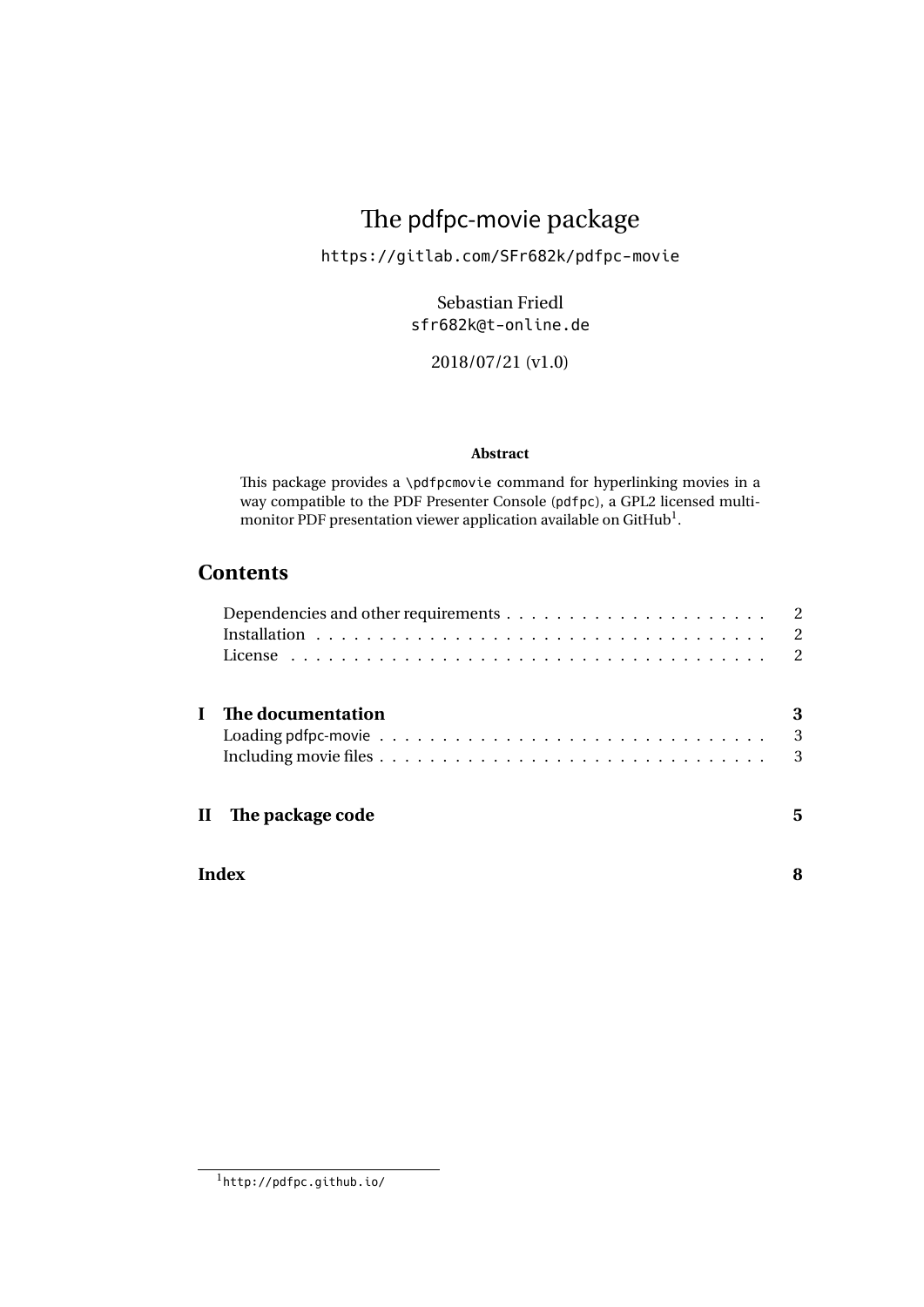## <span id="page-1-0"></span>**Dependencies and other requirements**

pdfpc-movie requires the use of  $EEx 2<sub>\varepsilon</sub>$ . It depends on the following packages:

etoolbox hyperref pgfkeys

### <span id="page-1-1"></span>**Installation**

Extract the *package* file first:

- 1. Run ETEX over the file pdfpc-movie.ins
- 2. Move the resulting .sty file to TEXMF/tex/latex/pdfpc-movie/

Then, you can compile the *documentation* yourself by executing

```
lualatex pdfpc-movie-doc.dtx
```
makeindex -s gind.ist pdfpc-movie-doc.idx

```
makeindex -s gglo.ist -o pdfpc-movie-doc.gls pdfpc-movie-doc.glo
```

```
lualatex pdfpc-movie-doc.dtx
```
lualatex pdfpc-movie-doc.dtx

or just use the precompiled documentation shipped with the source files. In both cases, copy the files pdfpc-movie-doc.pdf and README.md to TEXMF/doc/latex/pdfpc-movie/

## <span id="page-1-2"></span>**License**

© 2018 Sebastian Friedl

This work may be distributed and/or modified under the conditions of the ETEX Project Public License, either version 1.3c of this license or (at your option) any later version.

The latest version of this license is available at [http://www.latex-project.org/](http://www.latex-project.org/lppl.txt) [lppl.txt](http://www.latex-project.org/lppl.txt) and version 1.3c or later is part of all distributions of  $E$ F<sub>K</sub> version 2008-05-04 or later.

This work has the LPPL maintenace status 'maintained'. Current maintainer of this work is Sebastian Friedl.

This work consists of the following files:

- pdfpc-movie.dtx,
- pdfpc-movie.ins,
- pdfpc-movie-doc.dtx and
- the derived file pdfpc-movie.sty.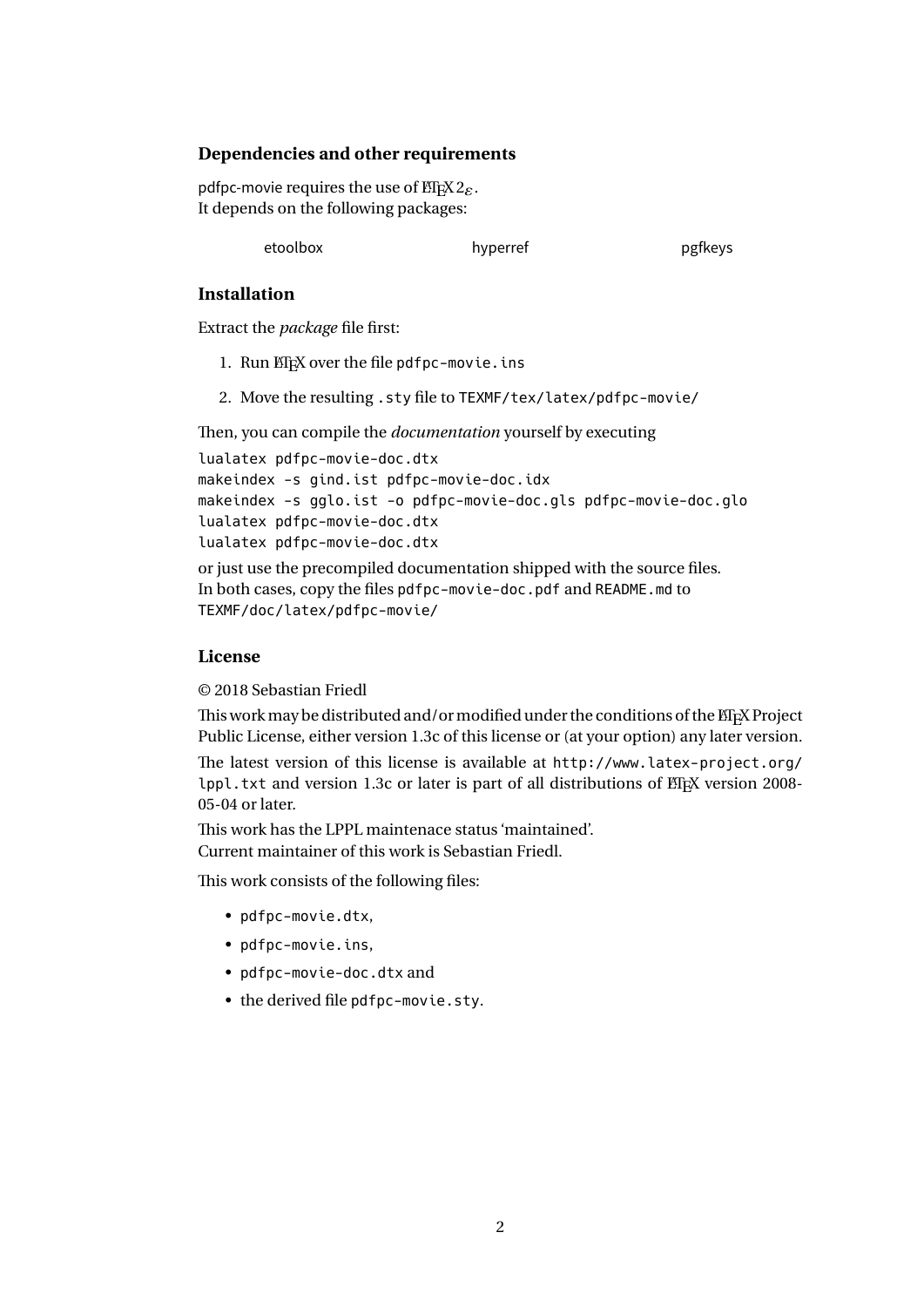# <span id="page-2-0"></span>**Part I The documentation**

## <span id="page-2-1"></span>**Loading pdfpc-movie**

Load pdfpc-movie as any other package by adding \usepackage{pdfpc-movie} to your preamble. There are no package options available.

## <span id="page-2-2"></span>**Including movie files**

The package provides a \pdfpcmovie command using the syntax

\pdfpcmovie \pdfpcmovie[\*options*}]{\poster material\}{\path to movie file\}

It creates a hyperlink to a movie with  $\langle path\ to\ movie\ file \rangle$  being the path of the movie file relative to the PDF it is linked from. These hyperlinks are evaluated by pdfpc, so that the movie (usually) starts playing when clicking onto *(poster material)*.

It will *not* embed the movie into the PDF file in the sense that it is part of the foo.pdf file. Hence, the file must be copied and passed along with the PDF file in a manner allowing the viewer application to find the file at  $\langle path\ to\ movie\ file\rangle$ .

As a recommendation, *(path to movie file)* should *not* contain any "special" characters or spaces.

The  $\{poster material\}$  is placed inside a  $\hbar$  box for determining and changing the space occupied by the poster material; therefore, it is not possible to insert any line breaks or similar ETEX code not allowed inside \hboxes.

The movie will playback in the area taken by the  $\langle posterior \rangle$  or set via the width/height keys. Using a frame of the movie as *(poster material)* will ensure the correct aspect ratio.

The following *(options)* may be given as comma-separated list:

- width= $\langle T_F X$  *dimension*) Overrides the width of  $\langle posterior \rangle$  and sets it to the given  $\langle T_F X$  *dimension*)
- **height=** $\langle Tx \rangle$  dimension<sub>i</sub> Overrides the height of  $\langle posterior \rangle$  and sets it to the given  $\langle T_F X$  *dimension* $\rangle$
- **depth=** $\langle T_F X \text{ dimension} \rangle$  Overrides the depth of  $\langle \text{poster material} \rangle$  and sets it to the given  $\langle T_F X$  *dimension*)
- **autostart** Causes the movie to start playing immediately when the page is shown.

A test with version 4.1.2 of pdfpc lead to the result that it is possible to autostart multiple movies placed on the same page; however, it turned out that they didn't play synchronously, but slightly "shifted" (by approximately 0.25 s).

- **loop** Let the movie start again when the end has been reached. Normally, the movie just stops there.
- **noprogress** Instructs pdfpc to avoid showing the progress bar below the movie. As of pdfpc version 4.1.2, the progress bar will still be shown when the cursor is moved across the movie's bottom margin.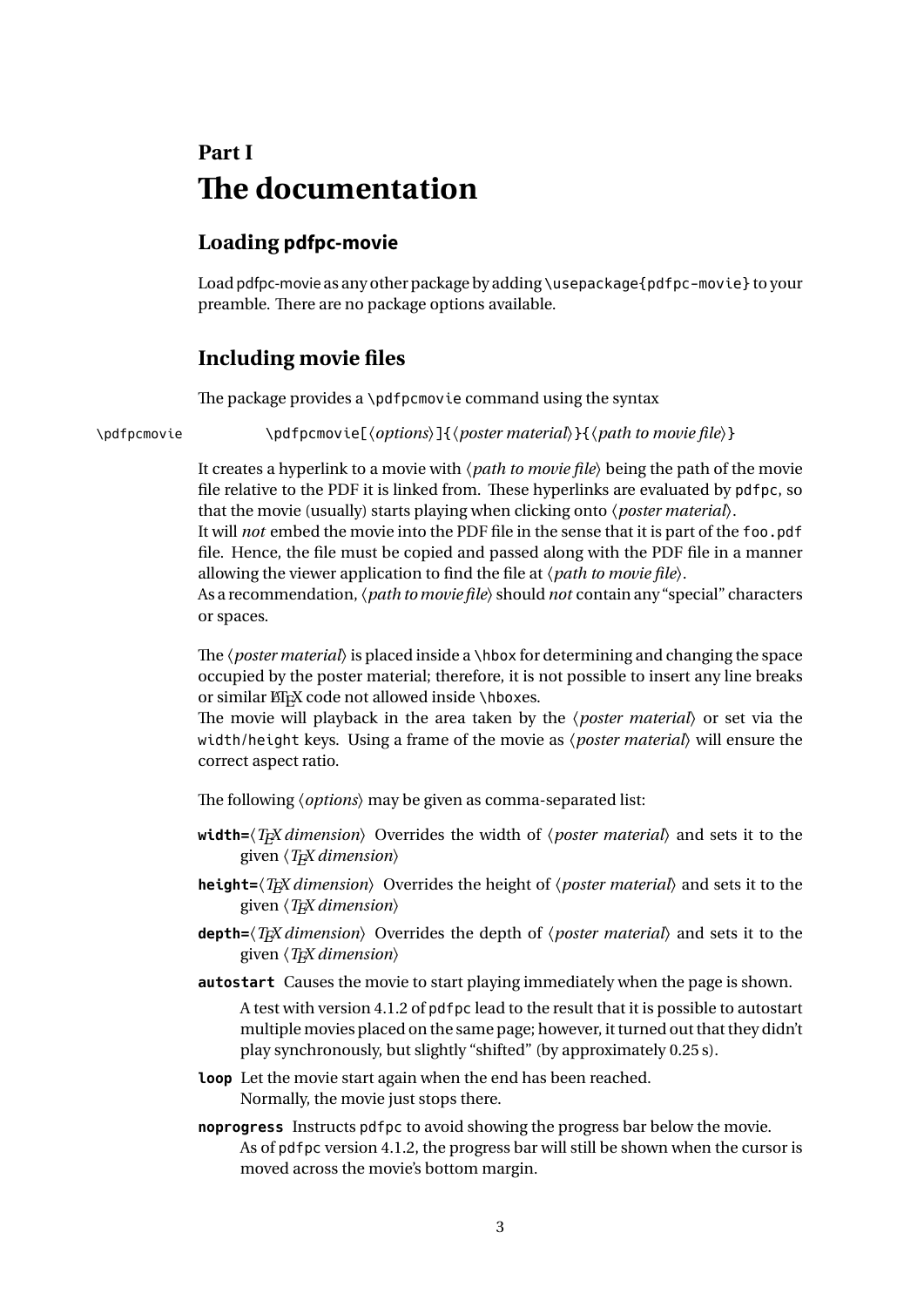- **start=** $\langle time \rangle$  Makes the movie start at  $\langle time \rangle$  seconds.  $\langle time \rangle$  has to be an integer value without suffixes. For example, start=2 is valid, while start=4.2 and start=1s aren't.
- **stop=** $\langle time \rangle$  Makes the movie stop (and eventually restart) when the playback position has reached  $\langle time \rangle$  seconds. As above,  $\langle time \rangle$  has to be an integer value without suffixes.

If you don't need any options, you may omit the optional [ $\langle options \rangle$ ] parameter.

#### **Examples**

\pdfpcmovie{\includegraphics[width=\textwidth]{foo}}{foo.mp4} Creates a link to the movie foo.mp4, using an image as poster material. The poster image will be replaced by the movie when clicking it.

\pdfpcmovie[autostart, width=8cm, height=4.5cm]{Restart}{bar.avi} Creates a link to the movie bar.avi.

The movie is started as soon as the page is displayed and takes an area of 8 cm width and 4.5 cm height.

The movie stops after playing.

\pdfpcmovie[autostart, start=2, stop=5, loop]%

{\includegraphics[height=3cm]{res/baz}}{res/baz.mov}

Creates a link to the movie baz.mov residing in the sub-directory res/. As soon as the page is displayed, the movie starts at 2 seconds and restarts when the playback position has reached 5 seconds.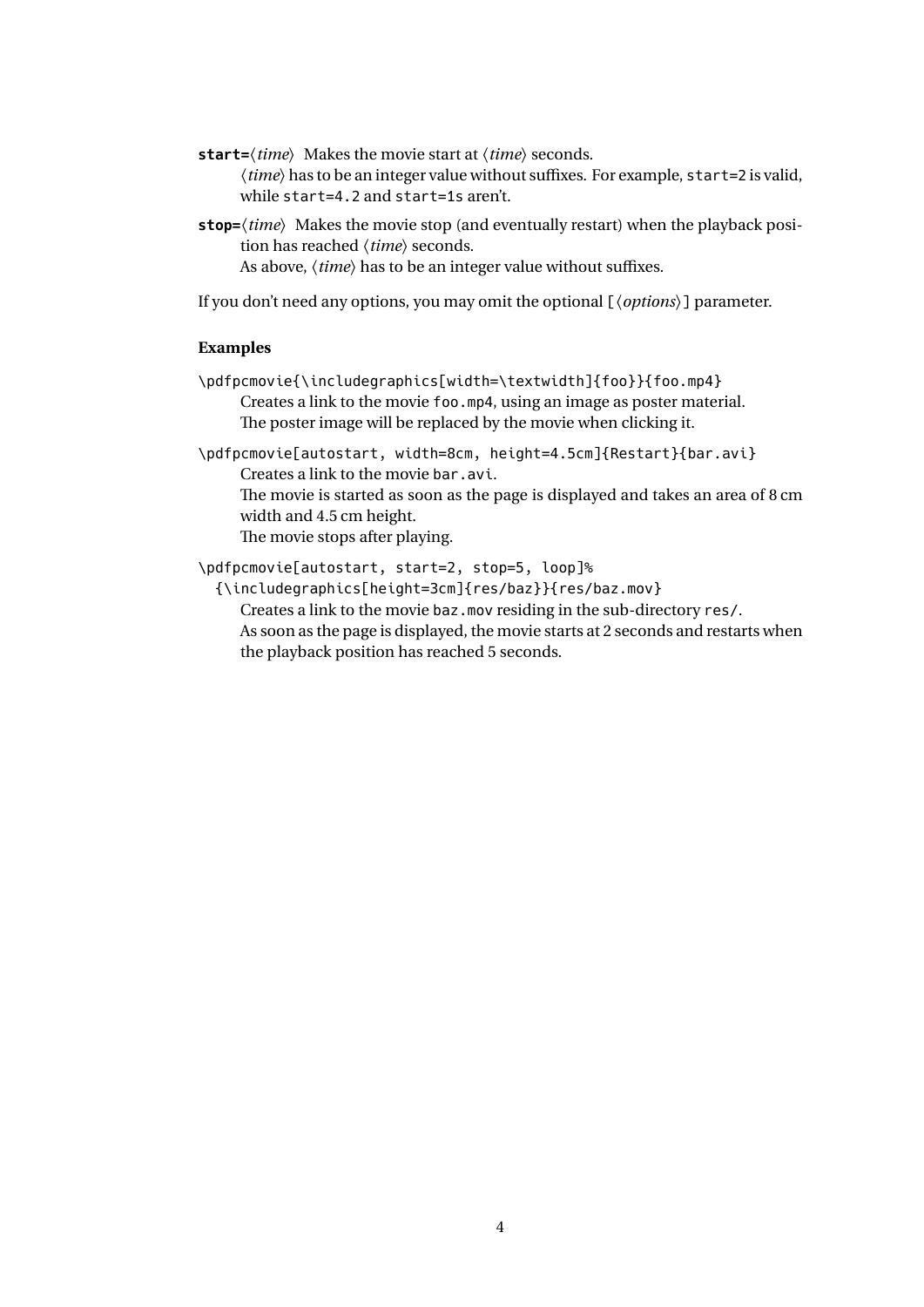## <span id="page-4-0"></span>**Part II The package code**

Identify the package and force  $\mathbb{E}[\mathbb{E}X \, 2_{\mathcal{E}}]$ :

\ProvidesPackage{pdfpc-movie}%

 [2018/07/21 v1.0 pdfpc compatible hyperlinking of movies] \NeedsTeXFormat{LaTeX2e}

Require additional packages needed by pdfpc-movie:

```
4 \RequirePackage{etoolbox}
```
\AtEndPreamble{\RequirePackage{hyperref}}

```
6 \RequirePackage{pgfkeys}
```
#### **Variables and options**

Define some internal boolean variables required to assemble the URL parameters:

```
7 \newif\if@pdfpcmovie@autostart
```

```
8 \newif\if@pdfpcmovie@loop
```
\newif\if@pdfpcmovie@noprogress

Define a counter for storing the number of non-processed options:

\newcount\pdfpcmovie@remopts

Define a box and some dimensions to override the poster material's size:

```
11 \newbox\pdfpcmovie@posterbox
```
\newdimen\pdfpcmovie@posterwd

\newdimen\pdfpcmovie@posterht

\newdimen\pdfpcmovie@posterdp

Define the keys available as optional arguments of the \pdfpcmovie command. Each key requiring additional URL parameters advances \pdfpcmovie@remopts by 1:

```
15 \pgfkeys{%
```

| 16 | /pdfpc-movie/width/.cd, .value required,              |
|----|-------------------------------------------------------|
| 17 | $.code={\rho}$ .code={\pdfpcmovie@posterwd=#1\relax}, |
| 18 | /pdfpc-movie/height/.cd, .value required,             |
| 19 | ${\emptyset}$ .code={\pdfpcmovie@posterht=#1\relax},  |
| 20 | /pdfpc-movie/depth/.cd, .value required,              |
| 21 | $.code={\hbox{pmovie@posterdp=#1\relax}},$            |
| 22 | /pdfpc-movie/autostart/.cd, .value forbidden,         |
| 23 | .code={%                                              |
| 24 | \@pdfpcmovie@autostarttrue                            |
| 25 | \advance\pdfpcmovie@remopts 1\relax},                 |
| 26 | /pdfpc-movie/loop/.cd, .value forbidden,              |
| 27 | .code={%                                              |
| 28 | \@pdfpcmovie@looptrue                                 |
| 29 | \advance\pdfpcmovie@remopts 1\relax},                 |
| 30 | /pdfpc-movie/noprogress/.cd, .value forbidden,        |
| 31 | .code={%                                              |
| 32 | \@pdfpcmovie@noprogresstrue                           |
| 33 | \advance\pdfpcmovie@remopts 1\relax},                 |
| 34 | /pdfpc-movie/start/.cd, .value required,              |
| 35 | .code={%                                              |
| 36 | \def\pdfpcmovie@start{#1}                             |
| 37 | \advance\pdfpcmovie@remopts 1\relax},                 |
| 38 | /pdfpc-movie/stop/.cd, .value required,               |
|    |                                                       |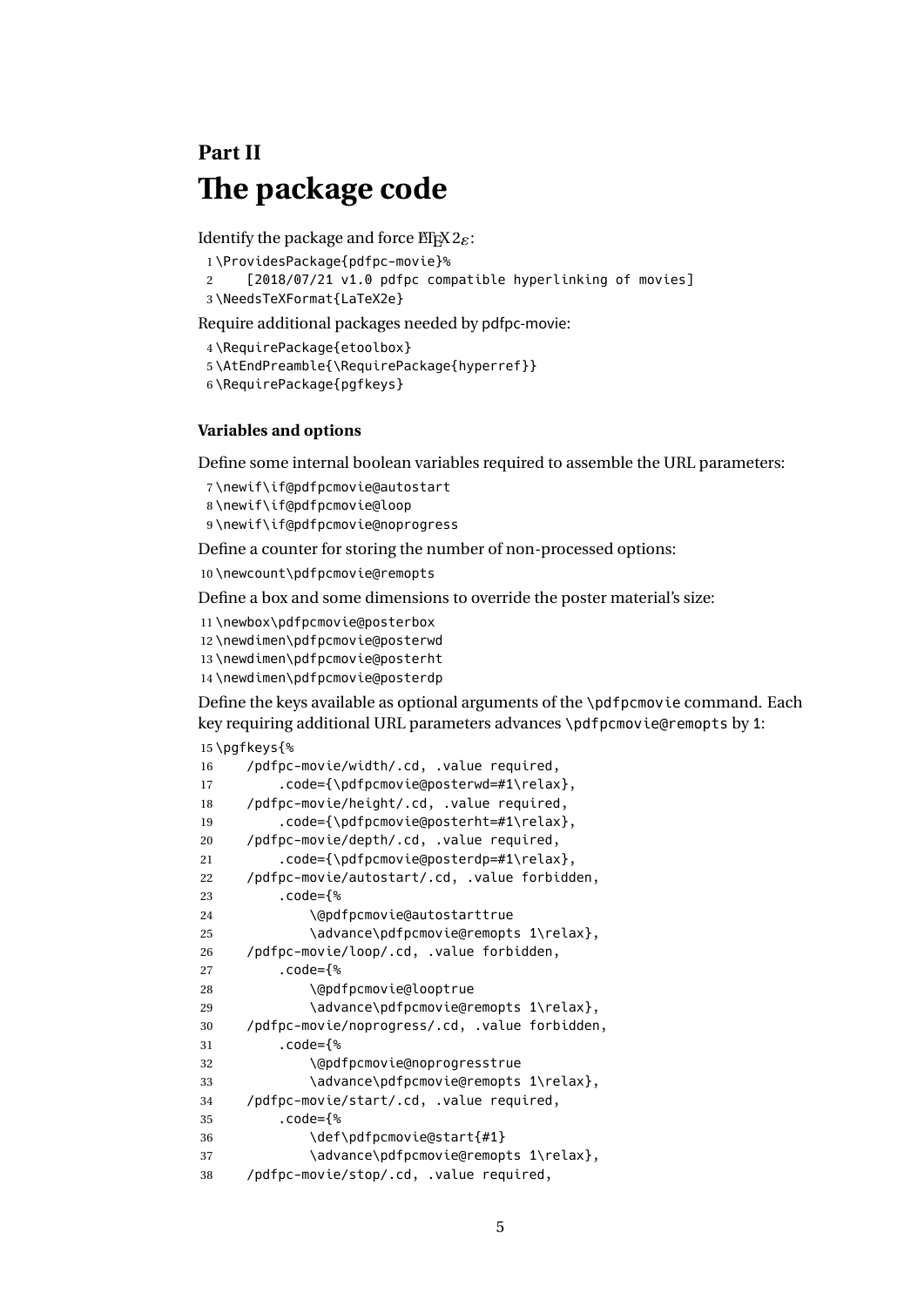```
39 .code={%
40 \def\pdfpcmovie@stop{#1}
41 \advance\pdfpcmovie@remopts 1\relax},
42 }
```
#### **The \pdfpcmovie macro**

\pdfpcmovie First, \def is used to ensure that there is a \pdfpcmovie command to (re-)define:

```
43 \def\pdfpcmovie{}
```

```
44 \renewcommand{\pdfpcmovie}[3][]{%
```
Leave vertical mode to ensure correct placement of the movie box if \pdfpcmovie is used at the beginning of a paragraph:

\leavevmode%

Check whether the requested movie file is present. Emit a warning if it's not:

```
46 \IfFileExists{\@currdir #3}{}{\PackageWarning{pdfpc-movie}{%
47 The movie file "#3" could not be found in the current
48 directory, where it must reside for viewing.}%
49 }%
```
Create a box with the poster content and determine its size:

\setbox\pdfpcmovie@posterbox=\hbox{#2}%

Reset all variables to their default values.

After that, the optional argument containing all options gets processed:

```
51 \@pdfpcmovie@autostartfalse%
```
- \@pdfpcmovie@loopfalse%
- \@pdfpcmovie@noprogressfalse%
- \let\pdfpcmovie@start\@empty%
- \let\pdfpcmovie@stop\@empty%
- \pdfpcmovie@posterwd=\wd\pdfpcmovie@posterbox%
- \pdfpcmovie@posterht=\ht\pdfpcmovie@posterbox%
- \pdfpcmovie@posterdp=\dp\pdfpcmovie@posterbox%
- %
- \pdfpcmovie@remopts=0%
- \pgfkeys{/pdfpc-movie/.cd, #1}%

All hyperlink arguments appended to the file name are stored in the \pdfpcmovie@params variable. For every specified option, the respective hyperlink code is appended. If there are non-processed arguments remaining, an & separator is appended:

```
62 \ifnum\pdfpcmovie@remopts>0\def\pdfpcmovie@params{?}%
63 \else\def\pdfpcmovie@params{}%
64 \fi%
65 %
66 \if@pdfpcmovie@autostart%
67 \edef\pdfpcmovie@params{\pdfpcmovie@params autostart}%
68 \advance\pdfpcmovie@remopts -1\relax%
69 \ifnum\pdfpcmovie@remopts>0%
70 \edef\pdfpcmovie@params{\pdfpcmovie@params\&}%
71 \fi%
72 \cdot \sqrt{f}i\%73 %
74 \if@pdfpcmovie@loop%
75 \edef\pdfpcmovie@params{\pdfpcmovie@params loop}%
76 \advance\pdfpcmovie@remopts -1\relax%
77 \ifnum\pdfpcmovie@remopts>0%
```